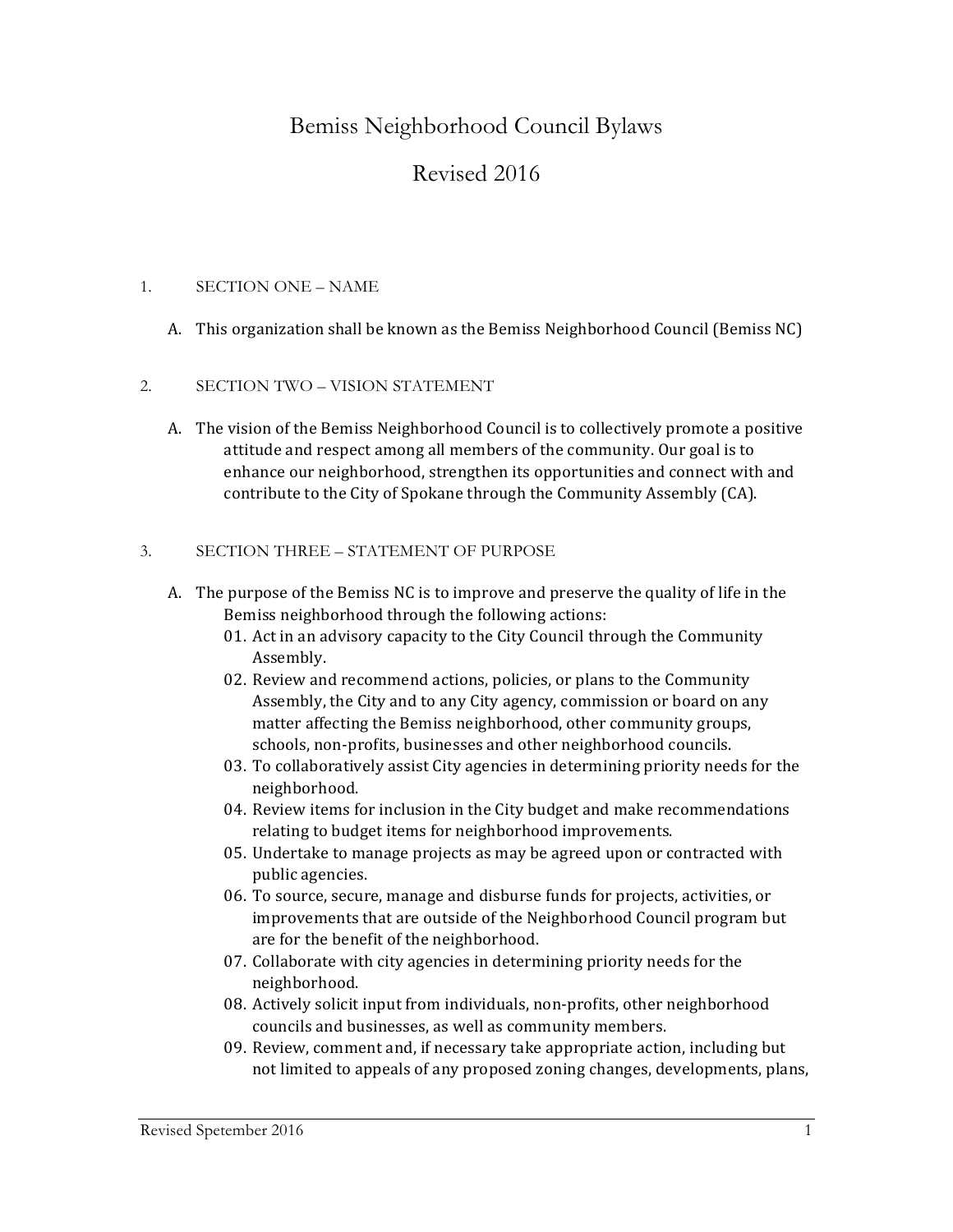proposed improvements, and other actions affecting the Bemiss Neighborhood

#### 4. RELATIONSHIP WITH THE COMMUNITY ASSEMBLY

The Bemiss NC works to be better informed when making decisions about issues originating from the CA level through the Representative and the Alternate, with the goal of improving the city of Spokane through citizen/resident participation. The Bemiss NC recognizes its ability to ask for funds; sit on CA sub-committees, provide liaisons to CA Standing Committees and to fulfill its power of Standing in a responsible and respectful manner in line with both the CA Policy and Procedures and the Bemiss NC bylaws..

#### 5. NEIGHBORHOOD BOUNDARIES

A. The boundaries of the Bemiss NC are as follows:

Spokane River on the South North on Crestline Street to Illinois Avenue West on Napa Street to Euclid Avenue West on Euclid Avenue to Perry Street North on Perry Street to Wellesley Avenue East on Wellesley Avenue to Haven Street South on Haven Street to Garland Avenue East on Garland Avenue to Market Street South on Market Street to Illinois Avenue West on Illinois Avenue to Smith Street South on Smith Street to the Spokane River

## 6. COUNCIL MEMBERSHIP

- A. Council membership shall be open to any one at least 16 years old who lives in or, owns property in, operates a business in the neighborhood, or works within the Bemiss Neighborhood boundaries.
- B. Voting membership shall be granted to any individual who meets the above criteria and has attended three  $(3)$  monthly Bemiss NC meetings within a five  $(5)$  month period. Membership shall become effective at the third meeting and the new members name shall be noted in the minutes. Recorded attendance at any combination of regular and/or online conference meetings shall count towards membership, however, under no circumstances will full voting membership be granted without attendance for a full three month period beginning at the first meeting attended..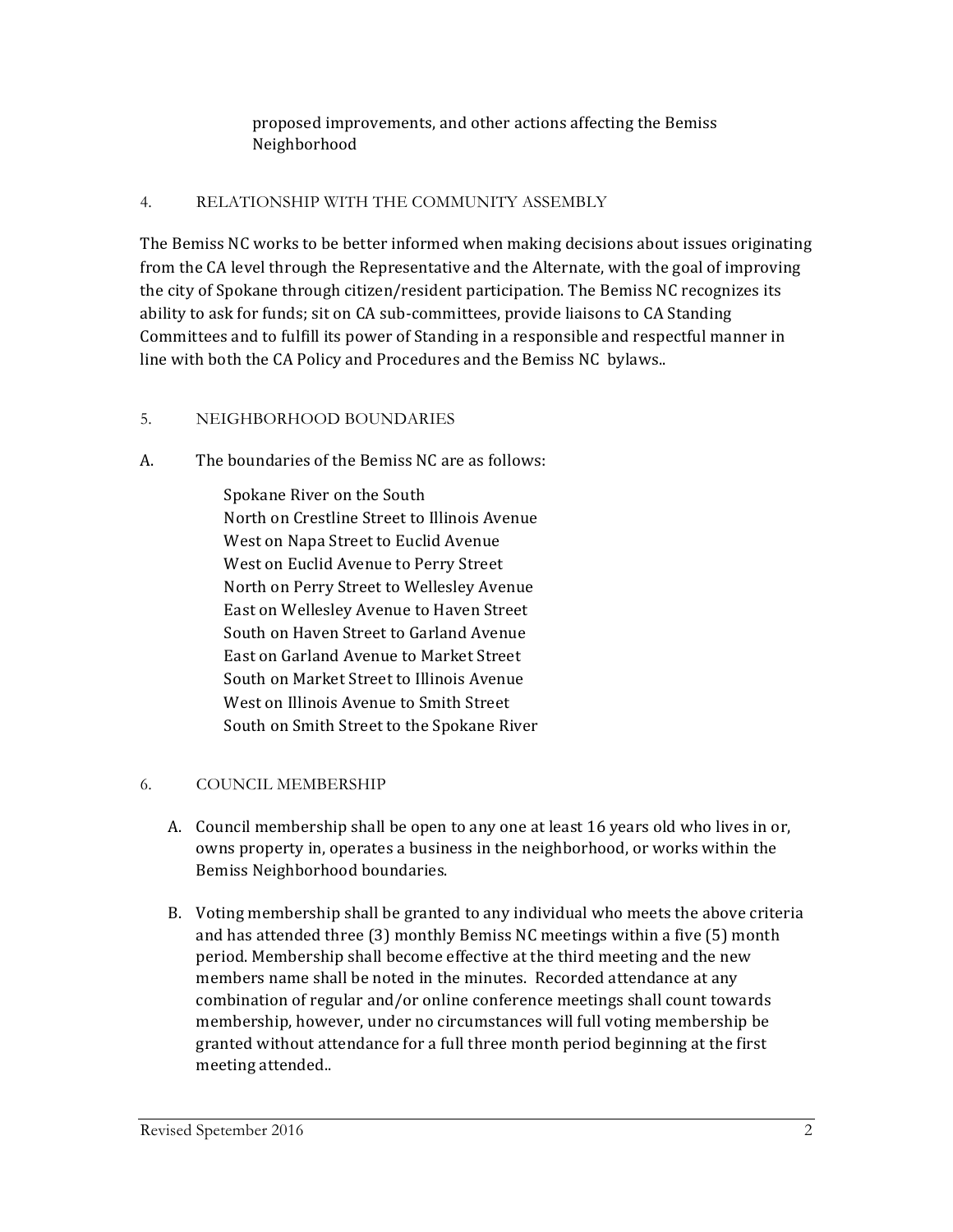- C. Online membership requires joining the Bemiss NC. 'group' at Bemiss.NextDoor.com and participating in scheduled online conference meetings in accordance with section 6B, above. Online polling and/or voting will close the day prior to meetings and the tally added to the regular monthly meeting.
- D. There is no limit to the number of Neighborhood council meetings.
- E. The membership list shall be maintained and a copy sent to the Office of Neighborhood Services by March 1 and September 1 of each year.
- F. No member shall purport to represent the Bemiss NC unless authorized to do so by the Council.
- G. Upon request members shall receive a copy of the adopted Bemiss NC bylaws. The bylaws shall also be available on NextDoor Bemiss and on the Bemiss website and available for download.

## 7. ASSOCIATE MEMBERSHIP

- A. Associate membership shall be open to any person or business who does not meet the criteria for membership but is desirous of participating in the Bemiss Neighborhood Council.
- B. An associate member may serve on any committee, panel or program but may not hold any office and shall have no voting authority.
- C. There shall be no limit the number of associate members.
- 8. REMOVAL OF MEMBERS FROM THE BEMISS NEIGHBORHOOD COUNCIL.
	- A An individual's voting membership on the council shall lapse on the end of the third successive month of *unexcused* absences unless extenuating circumstances exist which are approved by a majority of the officers, or if the member has not voted for 6 consecutive months within a calendar year.
	- B The secretary will make a note in the minutes of the names of individuals whose voting membership will lapse at the next meeting.
	- C The Bemiss NC reserves the right to request any unduly disruptive individual to remove themselves from meetings until such time as they are no longer disruptive to the group process.
	- D The same decorum is expected of online members as when attending the regular meetings. Not following the online guidelines for neighborly behavior and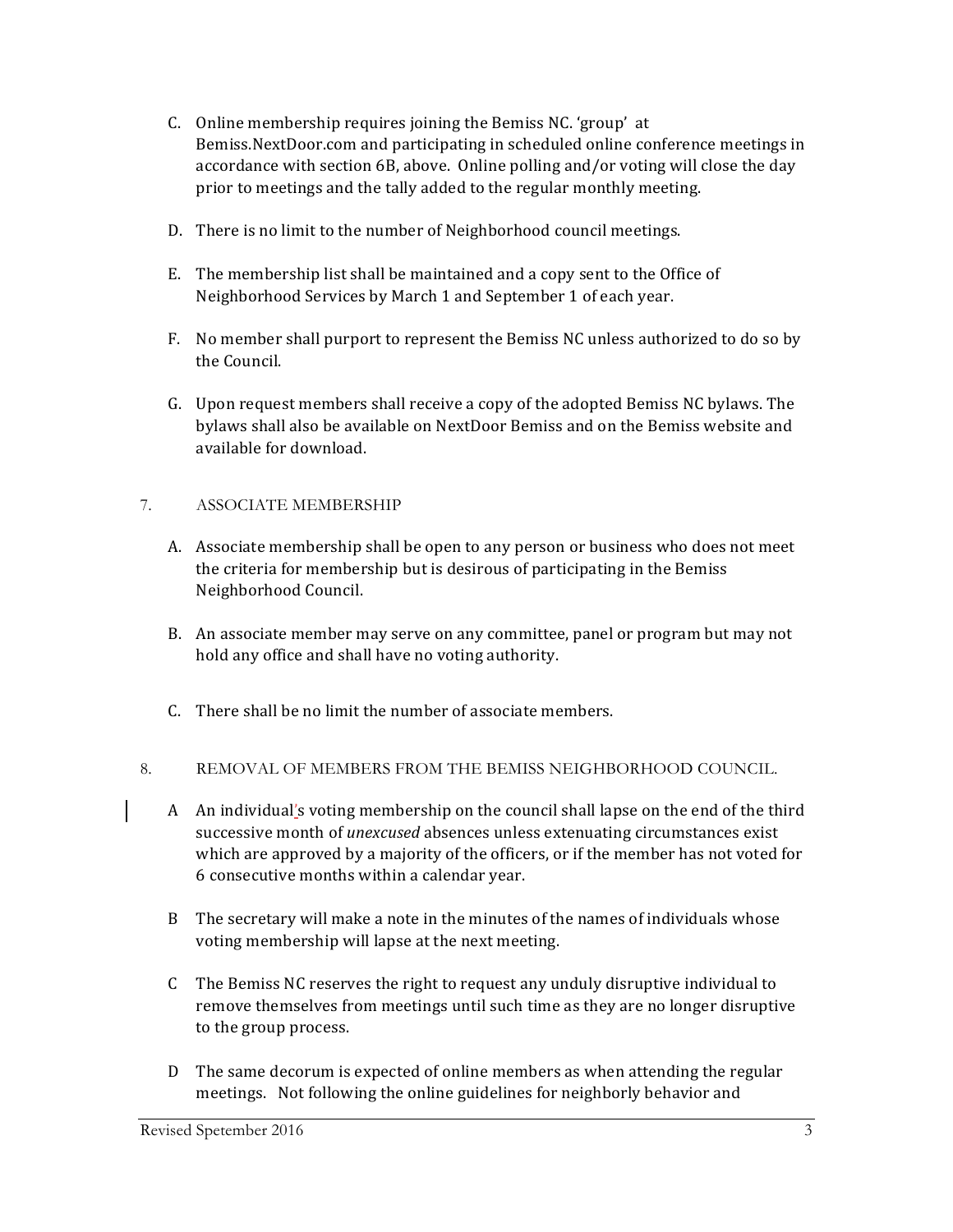disrupting or abusive posts will result in removal of the comments or commenter by the moderators.

#### 9. MEETINGS

- A. Unless otherwise specifically defined in these bylaws, all affairs of the Bemiss NC shall be governed by the same discussion process used by the Community Assembly. (See Appendix)
- B. Regular Bemiss NC meetings shall be held monthly on the second Thursday at 6:00 PM at the North East Community Center 4001 Cook, Spokane, WA 99207 or at a place to be designated two weeks prior to the meeting. Notification should be by email, Next Door Bemis and the website.
- C. The schedule of online meetings will be established upon the implementation of said meetings and will be posted in the 'Documents' section of Nextdoor Bemiss. These online meetings will be scheduled approximately halfway between the regularly scheduled monthly meetings.
- D. Special meetings of the Council may be called by the chairperson, or upon request of the voting membership of the Council. The chair shall be obligated to call a meeting.
- E. Council meetings shall be open to the public. Visitors shall be invited to participate in the discussion of the matters at hand, but only qualified voting members of the Council can vote.
- F. A Quorum: The minimum number of Council members necessary to establish a voting Quorum at any regular meeting is one half plus one of the current eligible voting members.
- G. All approved meeting minutes, recordings and sign-in sheets or records of attendance must be kept for all meetings and shall remain on file with the secretary or chair, as well as with the Office of Neighborhood Affairs (ONS).
- H. Meeting Notification: all standing meetings will be considered as notified as they appear in the bylaws. A deviation from the standard meeting shall be publicized in the neighborhood by any reasonable means, including, but not limited to: flyers, mailings, newspapers, radio, television, NextDoor Bemiss, email and text message. Notices shall be distributed not less than seven  $(7)$  days before the meeting date.
- I. Failure to receive a meeting notice does not invalidate the meeting. However provisions of this section must be complied with in good faith.
- J. Executive Session: At any Bemiss Neighborhood Council meeting, as executive session may be called in order to discuss legal or other confidential matters.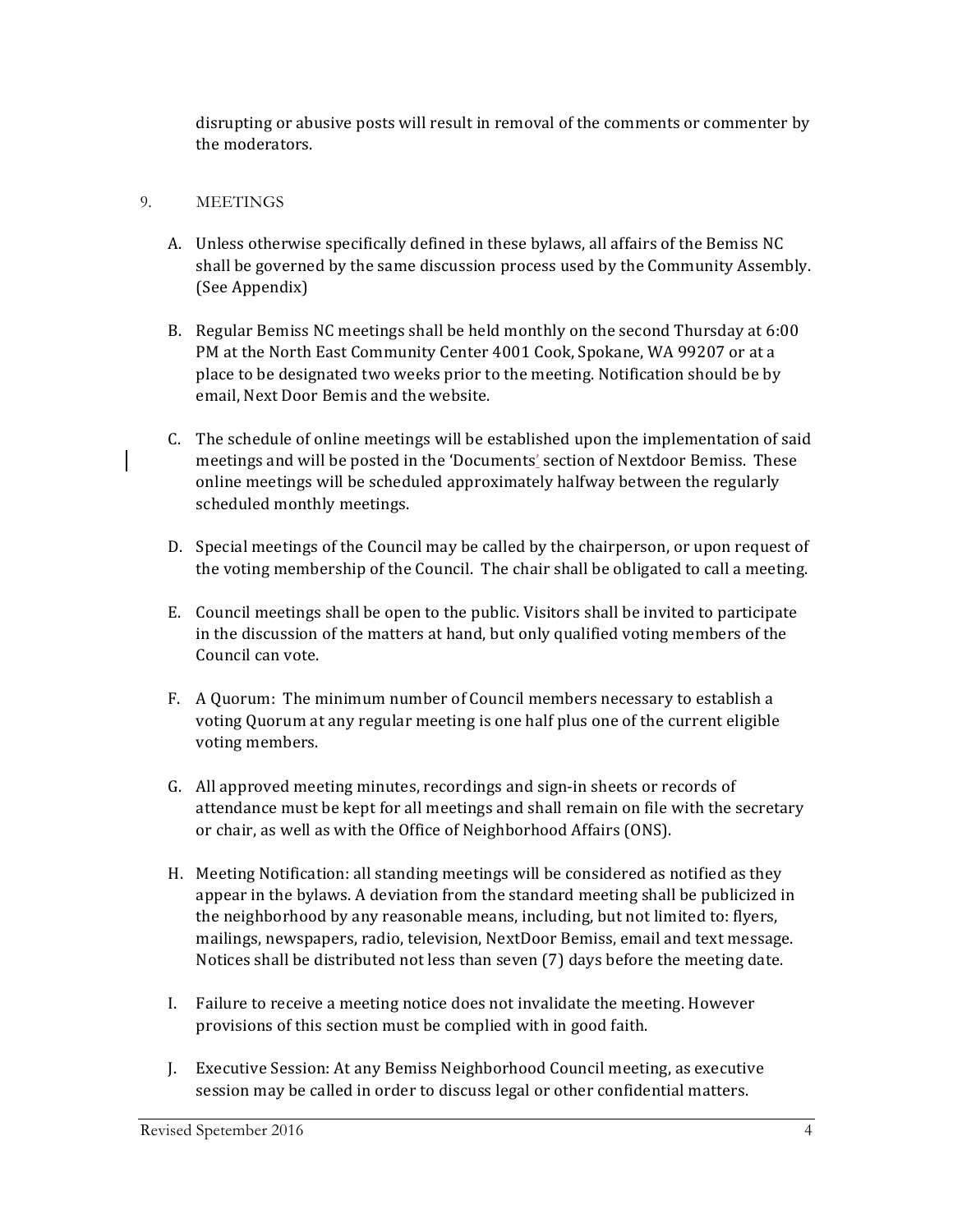#### 10. OFFICERS AND DUTIES

- A. The Officers of the Bemiss NC shall be: Chair/Co-Chairs, Secretary, Treasurer (secretary and treasurer can be the same person), and Representative to the Community Assembly, an alternative Representative, and one or two members at large.
- B. Executive Committee: the Executive Committee shall consist of: Chair/Co-chairs, Treasurer/Secretary, the Representative and at least one member at large. The Executive Committee can do business, vote and expend funds when conditions make it difficult or impossible for the membership to meet when immediate responses are required. It may also act in matters specifically delegated to it and all such actions shall be reported at the next regular meeting. No action may be taken by the Executive Committee that is in direct conflict with the bylaws or policies formulated by the Bemiss Neighborhood Council.
- C. Duties of the Officers:
	- $\circ$  The Chair/Co-Chairs shall be responsible for the operation of the Council pursuant to the bylaws. This includes: conducting meetings and setting the agenda, representing the neighborhood at official functions, appointing subcommittees, monitoring neighborhood expenditures as authorized by Council, and generally overseeing the business of the Council. Co-Chairs shall jointly have the primary responsibility for the long-term and shortterm planning efforts of the neighborhood and shall also have specific duties as spelled out else where in these bylaws or as specifically designated by the Council.

Ideally the Co-Chair position will be staggered so that one person will be the lead chair, acting a a mentor to the following chair, ensuring that the person in the lead chair position has had a year of experience as an Officer. The nonlead can be responsible for the internet needs of the co0uncil if they have the required skill set or are willing to learn it.

 $\circ$  The Secretary shall maintain the approved minutes and sign-in sheets and is responsible for sending them to the ONS by emailing them to agenda@spokaneneighborhoods.org, and ensuring that the Bemiss binder is maintained in the ONS office (agendas, minutes and any other relevant documents). The Secretary is also responsible for maintaining a current list of members in digital form as well as the current bylaws with any revisions or additions. The Secretary is *required* to keep a complete list of all passwords and other sign-in information for all the internet and social media sites. This information needs to maintained digitally and be shared with and accessible to other Officers.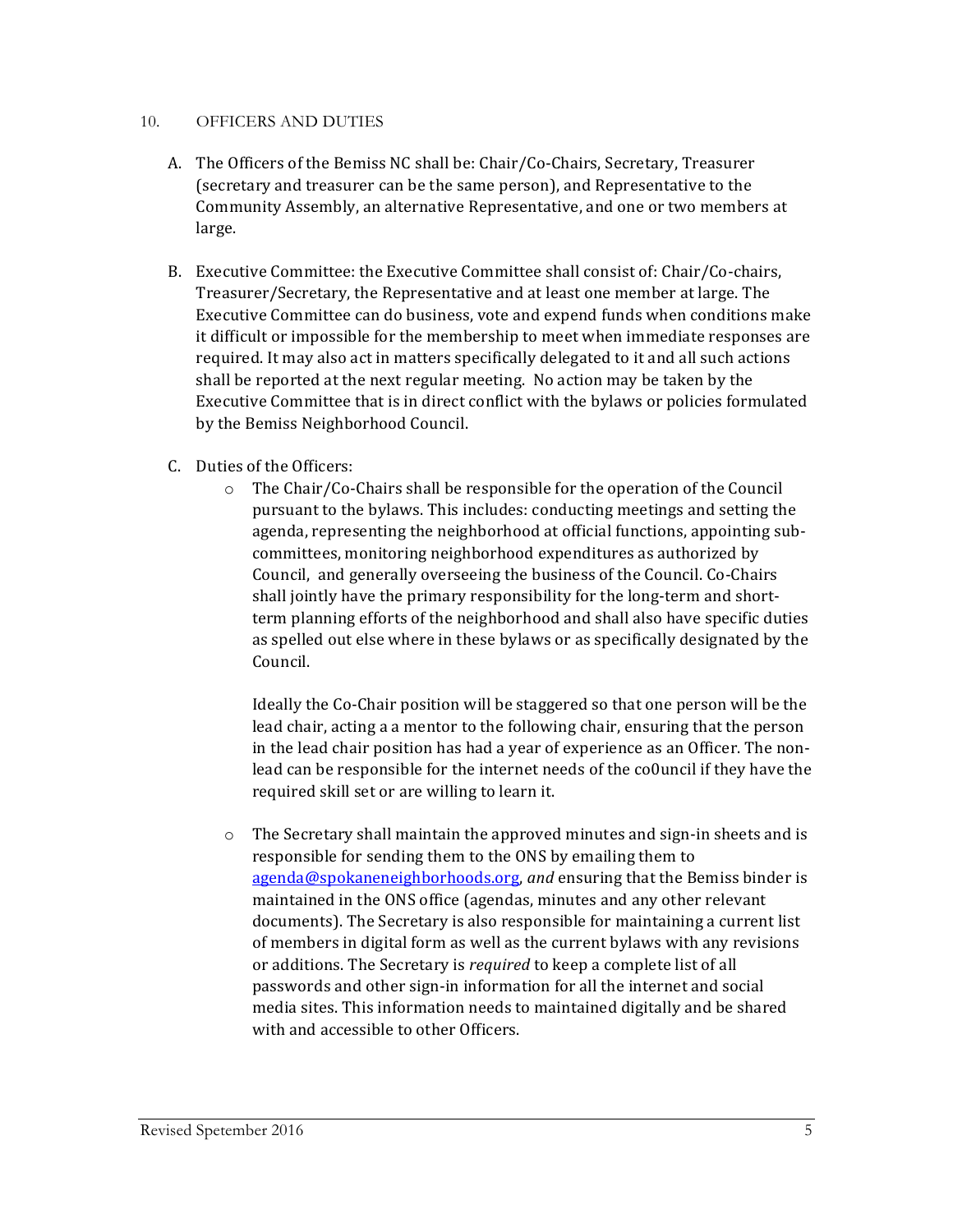The secretary will notify ONS, in writing, of the names and contact information of the newly elected Officers, along with the date they are due to take office.

- $\circ$  The Treasurer shall maintain an accurate accounting of all expenditures that have been directly ordered by the Chair or authorized by council. The Treasurer works with the Organizations of Northeast Spokane (ONES) treasurer as long as ONES is our fiscal agent to ensure that the records are accurate and available. The Treasurer is responsible for ensuring that there is a monthly statement of account shared at each meeting.
- $\circ$  The Representative to the Community Assembly and the alternate shall be responsible to attend the monthly CA meetings on a regular basis, acting as a Liaison between the Bemiss NC and the CA. The Representative shall share with the Bemiss NC via monthly report, what is happening at the CA, brining back issues to be discussed and/or voted on by the Bemiss NC and then take the Bemiss NC responses back to the  $CA$  – voting the will of the Bemis NC. The Representative is authorized to do emergency votes, using their best understanding of what would be best for the Bemiss Neighborhood and the most likely will of the Bemiss NC. Any such actions need to reported at the next Bemiss NC meeting.
- $\circ$  Members at Large will be elected from the membership to ensure a variety of representation on the board.
- $\circ$  Internet Responsibilities: the maintenance of the Bemiss website, Bemiss NC group on Nextdoor Bemiss, social media, and the Bemiss Facebook page are the responsibility of the Officers. The exact person responsible shall be determined by the Officers depending upon the skill set available, if no Officer has the required skill set, then a member can be appointed to work under the direction of the Officer. This includes keeping all of the above sites up to date, and the posting of all public documents and notices.

#### 11. NOMINATION, ELECTION AND TERMS OF OFFICERS

- A. A Nomination Committee will be formed in September to select candidates and ensure that all candidates are qualified voting members of the Bemiss NC.
- B. Officers shall be elected by voting Council members in December.
- C. Voting shall be by a simple majority (one half, plus one of the voting members present).
- D. Officer terms shall be for one (1) year. Officers may serve for three (3) consecutive terms.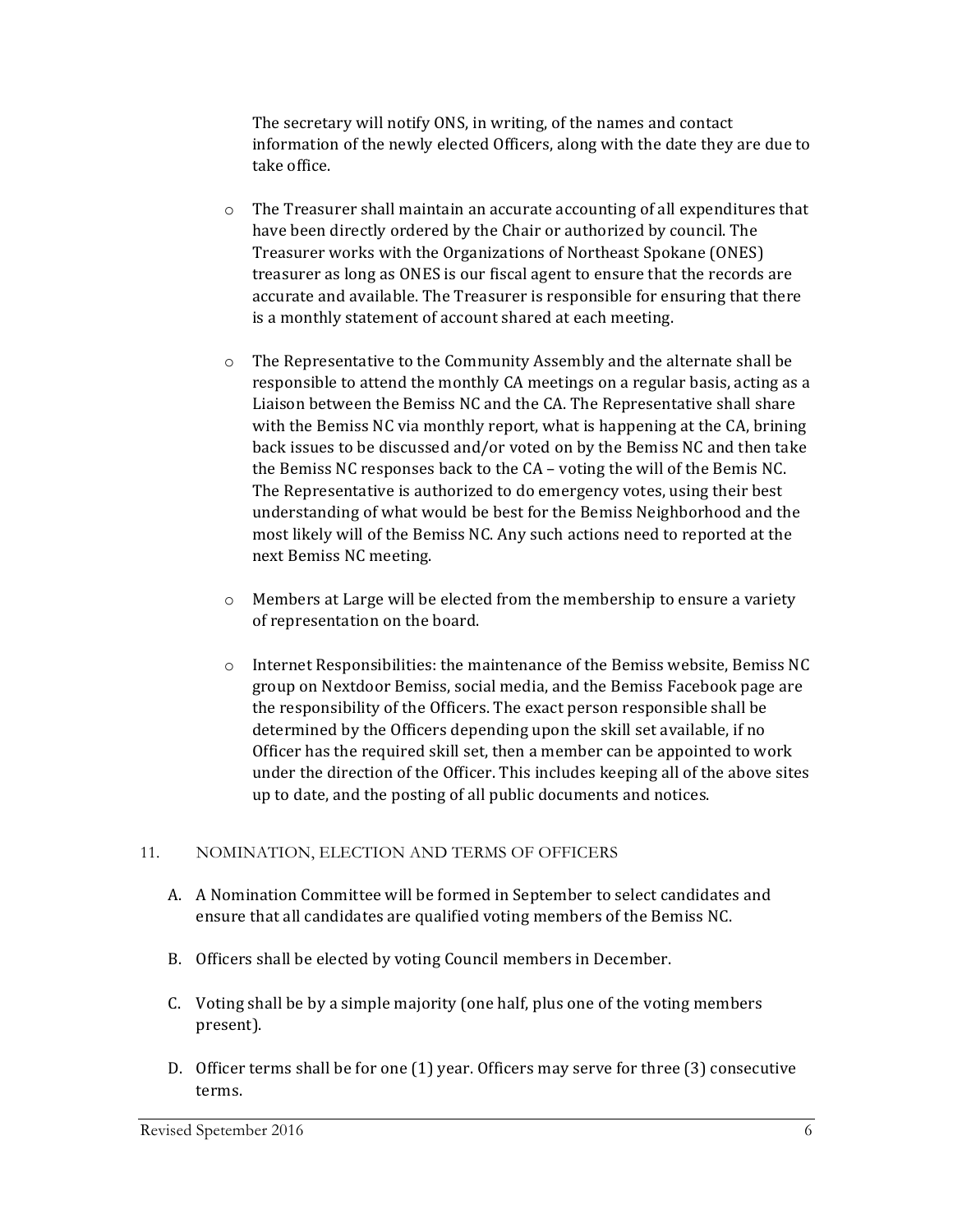#### 12. REMOVAL AND VACANCIES OF OFFICERS

- A. Any elected officer may be removed from office for good cause. Removal shall be debated by the Council and shall require a one half plus one vote of the voting members, providing that a resolution proposing the consideration of the removal has been adopted at a preceding meeting and that notice of the vote for removal has been included in the call to the meeting at which the vote shall take place.
- B. Should vacancies occur outside the normal election process, candidates for the unfilled term shall be nominated from the floor as long as they are proper voting members of the Council, and elected at the next scheduled meeting following the vacancy. The person elected to the vacated office will serve for the remainder of the term.

#### 13. COMMITTEES

- A. The Council chair, may appoint standing committees to help conduct the business of the Council.
- B. The chair may appoint special or sub-committees to help conduct specialized business of the Council as the need arises.
- C. Committees shall report to the Council and these reports shall be entered into the minutes.
- D. If the need to address an issue that is in response to the Standing of the Council then the Council may create a committee to address that particular purpose. That committee acts under the direction of the Council and will report its progress at each meeting. These reports shall be entered in to the minutes.

#### 14. AMENDMENTS TO THE BYLAWS

These by laws may be amended by a one half plus one majority vote of the voting members, providing that a resolution proposing the amendment has been adopted at a preceding regular meeting and that notice of the proposed amendment has been given in the call for the meeting at which the amendment shall be voted upon.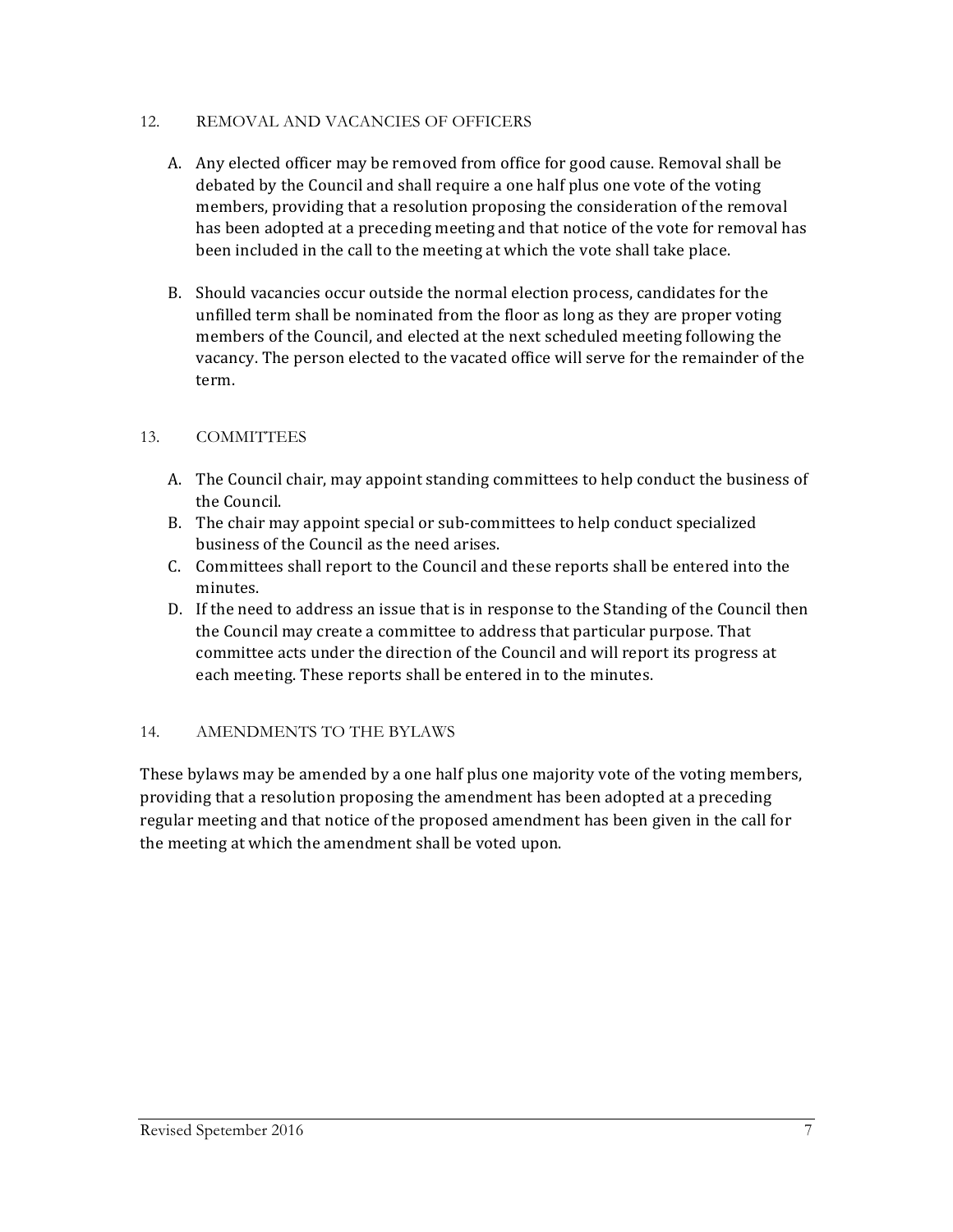# **Appendix**

## **Discussion and Decision-Making Process**

D. Bemiss will use the same decision-making process as the Community Assembly: (See figure below for a graphical depiction of what follows.)

1. The chair will facilitate meetings

2. To speak at a meeting, a person must be recognized by the chair and only one person can be recognized at a time. Each speaker has two minutes. When all who wish to speak have been allowed their time, the rotation may begin again.

3. When a proposal for action is made, open discussion shall occur before a motion is formed by the group.

4. As part of the final time extension request, the chair shall request a show of hands by the representatives to indicate which of the following actions the group wants to take:

- a. End discussion and move into forming the motion and voting,
- b. Further discussion,
- c. Table discussion with direction,
- d. Request time to continue discussion at next meeting,
- e. Request additional information from staff or committee, or
- f. Send back to the appropriate committee for additional work.

This process allows for discussion *before* a motion is made which allows for a more complete exploration of the issue. The content of the motion will be determined by the discussion.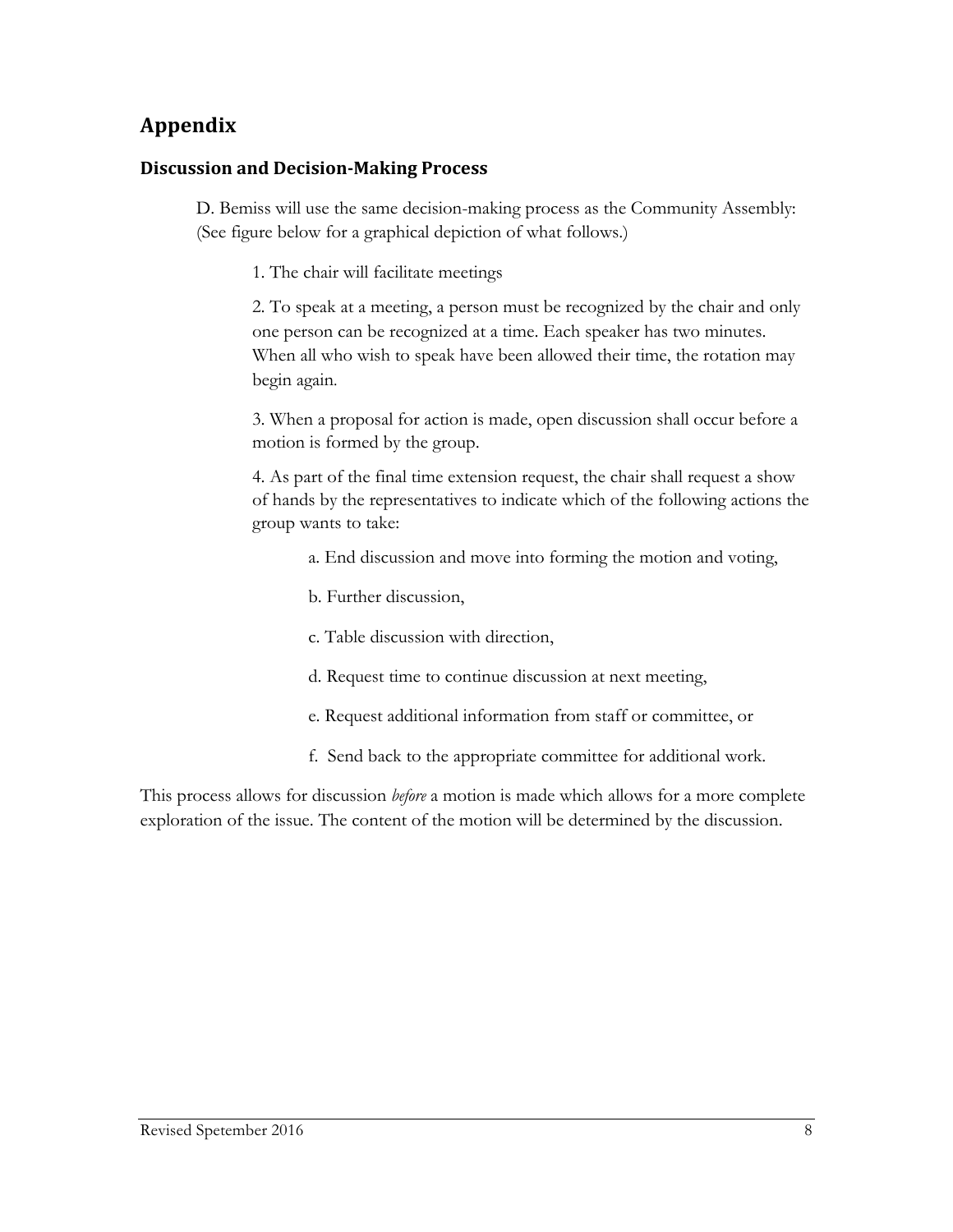

5. All other questions regarding the running of the meeting shall be decided by the chair. If someone speaks out of turn or disrupts the meeting, the chair